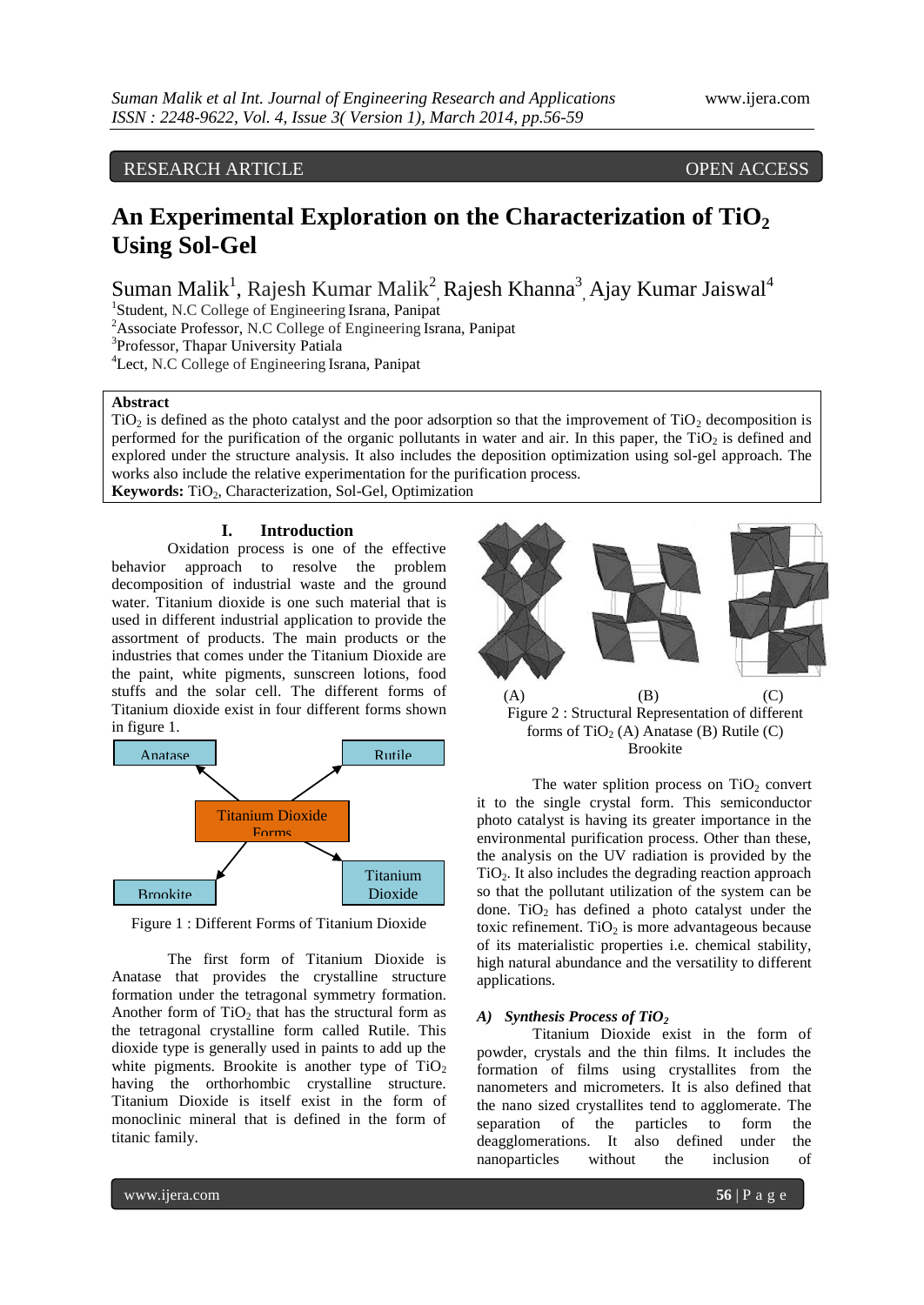deagglomeration. Titanium Dioxide is defined with different chemical and physical characteristics so that the route preparation will be done. The route formation is defined using two main approaches called solution method and the gas-phase method. It also include the deposition under chemical vapor and the physical vapor.

# *B) Sol-gel Process*

Sol-gel defines the solid product formation under the crystallization. Here the word, "sol" is about to achieve the stability in terms of colloidal particles or the polymer. It includes the particles that represent the amorphous. "gel" defines the porous under the solid network formation that gives the liquid phase. In "colloidal" gels, the network is made by agglomeration of dense colloidal particles. This process is represented by figure 3.



Figure 3 : Sol-gel Process

Figure 3 is showing the complete sol-gel process under the route optimization for the different materials. It is also defined under the spray drying of sol that is followed by Gel using the fibers that draw from the sol directly. Thin films are defined as the standard coating approach using the spraying. The gelation is defined as the fiber due to rapid evaporation of the solvents.

#### **II. Literature Study**

The work done by different researchers, on Titanium Dioxide analysis, its structural analysis and the exploration and optimization of its characters, is discussed in this section. In year 2012N. B. Ibrahim has defined an effect analysis and performance derivation approach for different  $TiO<sub>2</sub>$  preparation under different techniques. In this study, the preparation of  $TiO<sub>2</sub>$  thin film using sol-gel approach is presented and discussed. It also includes the electron gun based evaporation approach for the same analysis. Author has studied the microstructure analysis using field emission analysis and scanning identified by diffractometer. The study also analyzed the film effect analysis on the dielectric biometer.

The study is performed under different measurement parameters such as sensitivity analysis, number of sensor repeatability etc. It also include the containment analysis on sol-gel on  $TiO<sub>2</sub>$  thin film that provide the optimization and annealing at high temperature[1]. Another work on the preparation of  $TiO<sub>2</sub>$  thin film was proposed by Weixin Huang in year 2011. The work includes the phase separation based stabilizer analysis approach so that the  $TiO<sub>2</sub>$  film will be produced under the circular pores and the surface. These pores are aroused from the solution so that the stability will be achieved. The work also include the interconnection analysis and the isolation so that the pores of the film are discussed in relation and the phase separation so that the sol-gel process with the existence of Acac and DEA. The work includes the time scaling of the sol-gel transition so that the composition preparation and selection will be done effectively[2]. Isrihetty Senain defined a work on the structural and electrical properties analysis on  $TiO<sub>2</sub>$ based thin film derivation was proposed using sol-gel method so the extensive study of the work will be done. In this paper, author defined the exploration of different starting meterials such as hydrochloric acid, ethanol, acetic acid, titanium butoxide and the deionized water etc. It includes the material mixture analysis under sol-gel approach. The analysis is done under the environmental vectors such as the heat and the aging treatment to attain the stability. The work also includes the layered approach anlaysis on titanium dioxide thin film so that the evaluation of the performance will be done under different surface based parameters so that the performance of the thin film will be improved. The work includes the determination of electrical property of thin film under the critical aspects so during the preparation process of  $TiO<sub>2</sub>[3]$ .

In Year 2010, Akbar Eshaghi has defined a property based analysis of nanocrystalline and photo induced based  $TiO<sub>2</sub>$  derivation under sol-gel approach. The work includes the deposition on the glass substrate so that the sol-gel based dip coating technique will be identified. The work includes the diffraction and Fourier transformation based behaviour analysis on thin film so that the optimization along with accurate assessment will be obtained. The work includes the super-hydrophilicity assessment under the contact angle measurement to evaluate the degradation of methylene so that the blue under UV irradiation will be performed. The work also includes the result derivation under the UV light irradiation so that significant effective will be derived with hydrophilic and photo catalytic properties of  $TiO<sub>2</sub>$  thin film[4]. Another work on the nanostructure formation for titanium dioxide thin film was defined under the solar cell analysis in year 2006 by T.Y.Wei. Author defined a nanostructured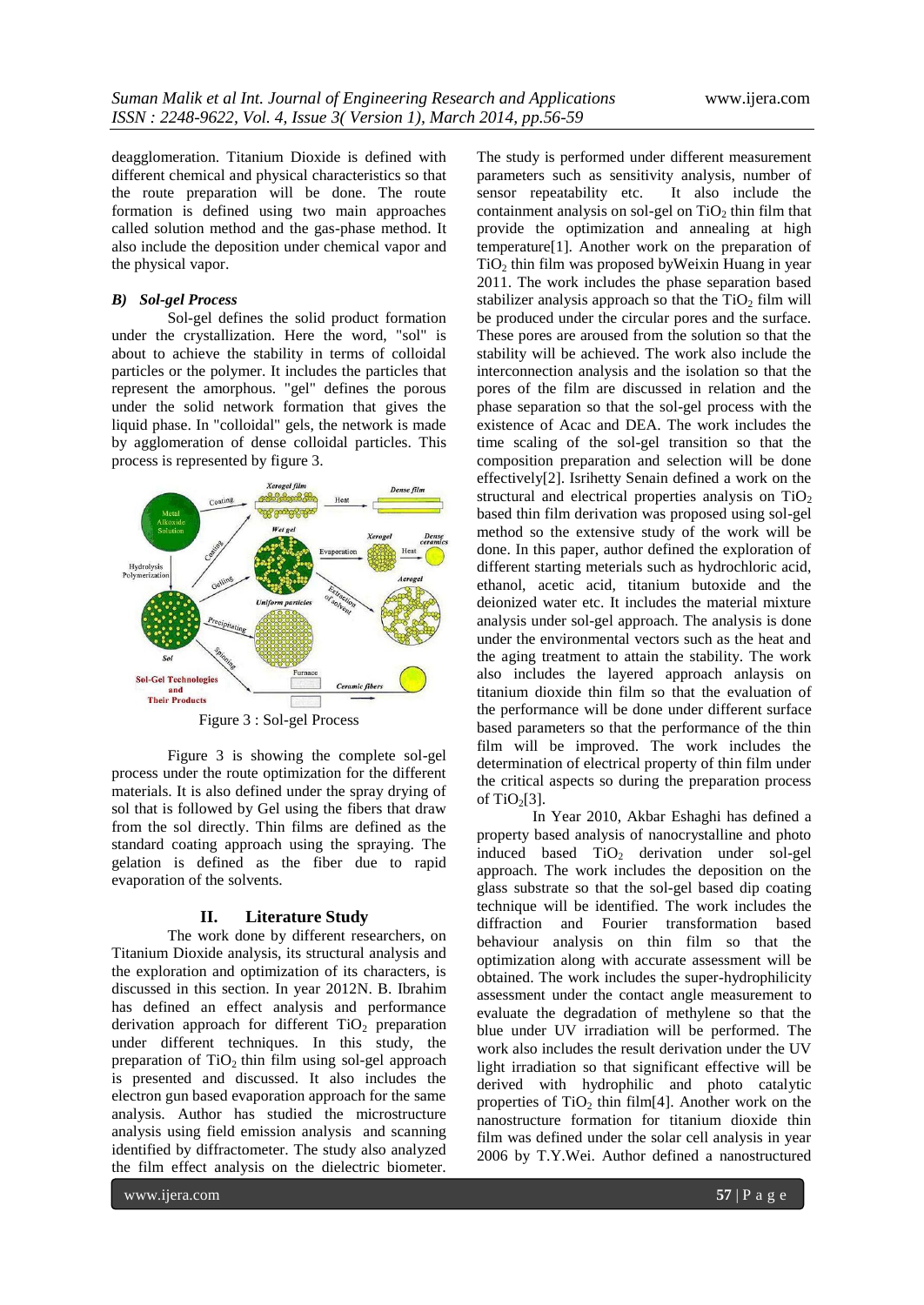titanium dioxide analysis under solar cell formation. The defined solar cell formation was sensitized under the structural analysis so that the nanopartical colloidal analysis will be performed and the conducting ability of the glass substrate will be identified. The high surface area of the thin film is the adhesion of the film that posses the controllable zie defined under 15 to 50 nm. The works include the mixture formation of alcohol and water so that good dispersion of solution will be attained [5]. In year 2006, Wang Shu-qin has defined a research on the treatment of wastewater by using nano-titanium dioxide. This treatment is defined under the conductance analysis as well as the adsorption analysis of dioxide characteristics under the photocatalysis. The work includes the fluoride and sulphide removal efficiency analysis so that effective results will be drawn from the system [6]. Patrik Kania has defined a microscopic analysis of Titanium Monooxide and Titanium dioxide analysis. The work includes the transition analysis of titanium monoxide and titanium dioxide to detect the mean of laser ablation for the molecular beam analysis. The work includes the program under the rotational, leading distortion analysis for the fine structure determination [7].

Another work on the effect analysis of Silver and Titanium dioxide analysis was done under the efficiency analysis in year 2009. The work includes the interaction analysis under the nanomaterial analysis so that the biological system and role analysis will be done with biochemical analysis. In this work, the effect of silver nanoparticles and titanium dioxide nanoparticals is attained and evaluated under different vectors[8]. The work on the nanostructure analysis of  $TiO<sub>2</sub>$  for self regenerating humidity sensor is discussed by Daniel P. Smetaniuk. Author defined the layered sensing approach under the angle decomposition of fabricated titanium dioxide. Author defined the sensing layer based approach with regeneration of the sensor performance. The effect of ultraviolet wavelet is defined under the performance, aging and regeneration analysis. Author defined the regeneration of sensor for commercial applications of ultraviolet LEDs[9]. The effect analysis on doping under the structural and electrical derivation was defined for titanium dioxide. Author defined the doping process for the mixing cobalt source into  $TiO<sub>2</sub>$ sol gel [10].

# **III. Experimental analysis : A Study**

 $TiO<sub>2</sub>$  is been synthesized using a titanium butoxide as a precursor using sol-gel approach at the low temperature conditions. The synthesis procedure and the characterization of products are defined. The synthesized process is performed under low

temperature based environmental conditions. The characterization of  $TiO<sub>2</sub>$  is been defined under the purification process. In this process, ammonia solution is included to the  $TiO<sub>2</sub>$  upto the specific value of pH. It includes the synthesis process reaction under the exothermic and subjective to the high quantities of fumes. The white components are selected to be washed with double deionized for water under the chlorides that is removed completely from the test. Later on deionized water is included at the room temperature to the titanium oxide. The suspension process of this dioxide process is into two parts. Each part of the mixed so that the acid based ratio analysis on the amorphous titanium hydroxide in the aqueous solution. It includes the optimization under the molar ratio so that the photo catalyst will be obtained. It also include the crystalline generation at strong acid form and low temperatures. It includes the peptizing agents and condensation promoters. It includes the nitric acid and perchloric acid form.

The powder form was obtained from the collodial sol by the evaporation of the solvent at 50 C so that the drying of air. The powders were designated as the Ti-N and Ti-Cl where N and Cl. White powders are obtained from the type of amount of acid used. The white power containment is also analyzed under the inorganic residual so that the result optimization will be done. The experiments are performed at high pressure and high temperature, The weight consideration and other environmental parameters are also considered for the weight determination.

#### **IV. Conclusion**

In this paper, the study is been performed on the structure formation of Titanium Dioxide under different parameters. The optimization process is defined in this work using sol-gel approach. The experimentation based study is defined so that sol gels approach for the optimization of ZnO thin film.

### **V. ACKNOWLEGDGMENTS**

Authors are grateful to the AICTE, New Delhi for providing financial support under RPS Ref No. 8023/RID/RPS/78/11/12, N.C.C.E. (Israna) ECE department to carry out this work. Thanks are also due to the AIRF, JNU Delhi, SAI lab, Thapar University, Patiala for providing XRD and SEM facilities.

# **REFERENCES**

[1] N. B. IBRAHIM," Effect of Different TiO<sub>2</sub> Preparation Techniques on the Performance of the Dielectric Bolometer Ba06Sr0.4TiO<sub>3</sub> as a Distance Sensor", Sains Malaysiana 41(8)(2012): 1029–1035